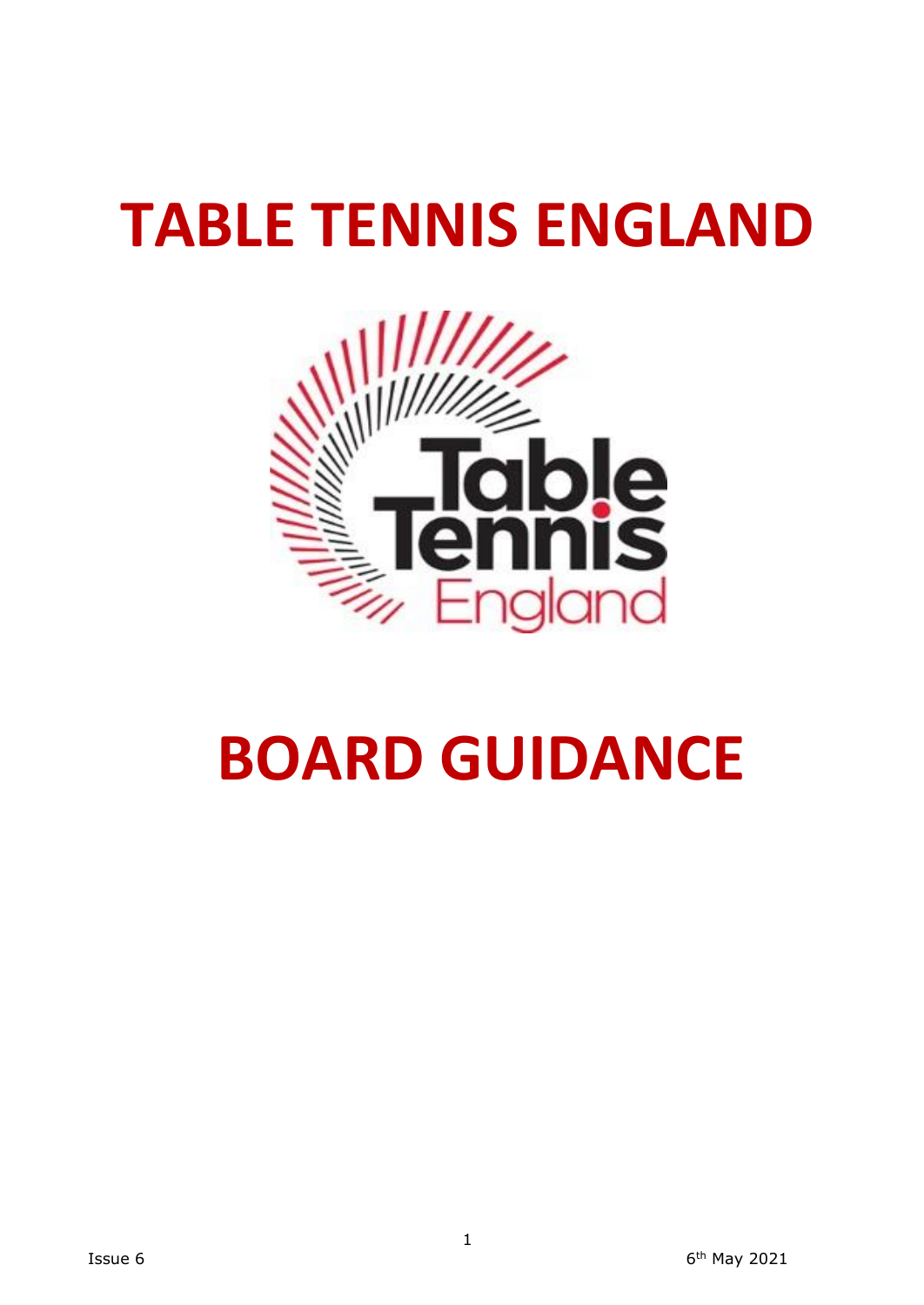## **CONTENTS**

| $\mathbf{1}$   | <b>Board Role</b>                    | 3  |  |
|----------------|--------------------------------------|----|--|
| $\overline{2}$ | The Role of the Chair                | 5  |  |
| 3              | The Role of the Board Director       | 6  |  |
| 4              | The Board                            | 7  |  |
| 5              | <b>Directors</b>                     | 9  |  |
| 6              | The Role of the Chief Executive      | 9  |  |
| 7              | Responsibilities of Board membership | 9  |  |
| 8              | Procedures for Board meetings        | 11 |  |
| 9              | Assessing the Board's Effectiveness  | 12 |  |
| 10             | Appendix Index                       | 13 |  |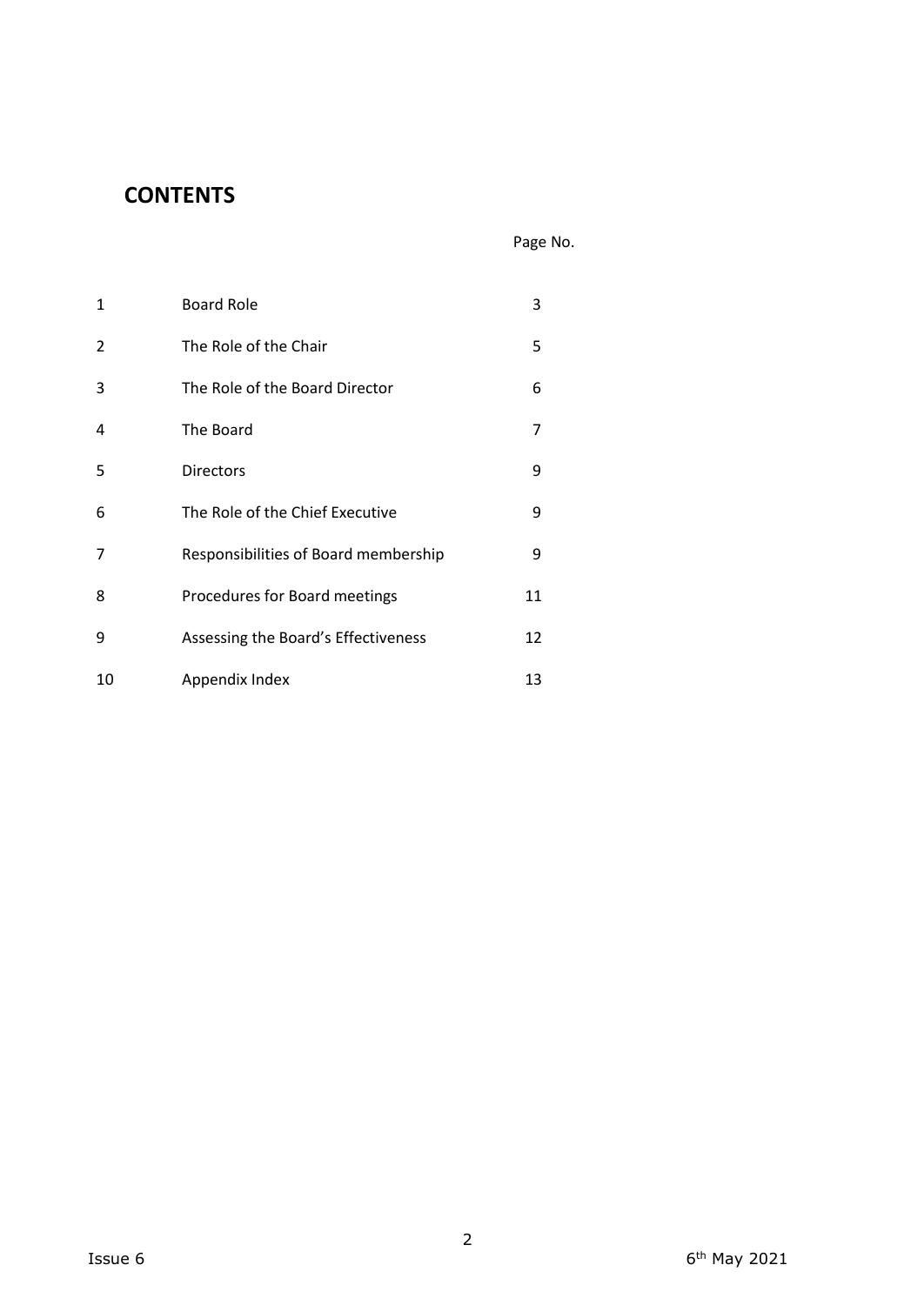#### **1**. **Board**

The Board has overall responsibility for the outcomes of Table Tennis England and is tasked with driving the organisation forward to realise the vision of providing an environment that promotes and supports active, lifelong participation in Table Tennis at all levels whist striving to identify and develop Commonwealth, European, World and Olympic/Paralympic champions

All directors must act in the best interests of the organisation, and in a manner consistent with their legal duties, whilst ensuring they comply with the Code of Sports Governance (See Appendix 1) and Board Code of Conduct (See Appendix 2).

#### **Section 214, insolvency Act 1986**

*Directors must exercise the same standard of care, skill and due diligence that would be excised by a reasonably diligent person with:*

- *The general knowledge and skill expected of a person having the same functions (objective test)*
- *The general knowledge, skill and experience that the director has (subjective test)*

These roles and duties are described more fully below: -

The Board is primarily concerned with five areas of work:

#### **STRATEGY**

- be the ultimate decision-making body and accordingly exercise all of the powers of the organisation.
- be responsible for setting the strategy of the organisation including the strategic aims and objectives.
- maintain and demonstrate a clear division between the Board's management and oversight role and the executive's operational role.
- responsibility for the overall leadership of Table Tennis England and setting the organisation's values and standards.
- Review of performance in the light of Table Tennis England's strategic aims, objectives, business plans and budgets and ensuring that any corrective action is taken.
- Working with Table Tennis England Senior Leadership Team to develop strategic plans and develop priorities within the context of the organisation vision.
	- a. **Carry Out Board business efficiently** keeping its own house in order by conducting productive meetings where key issues are dealt with in an efficient way. It engages in regular self-assessment and development activities to strengthen its effectiveness.
	- b. **Understand and respect the relationship between board and staff** by recognising areas of staff responsibility and avoiding interference in operational matters that are the domain of staff.
	- c. **Management of staff** Recognising that the board does not have any responsibilities regarding the employment or direct management of Table Tennis England staff.
- Changes to Table Tennis England's management and control structure
- Any changes to Table Tennis England's status as an organisation or decision to cease to operate any part of it
- Approval of propositions and corresponding documentation to be put forward to Company Members.
- Approval of public statements concerning matters decided by the Board.
- Any decision likely to have a material impact on Table Tennis England from any perspective, including, but not limited to, financial, operational, strategic or reputational.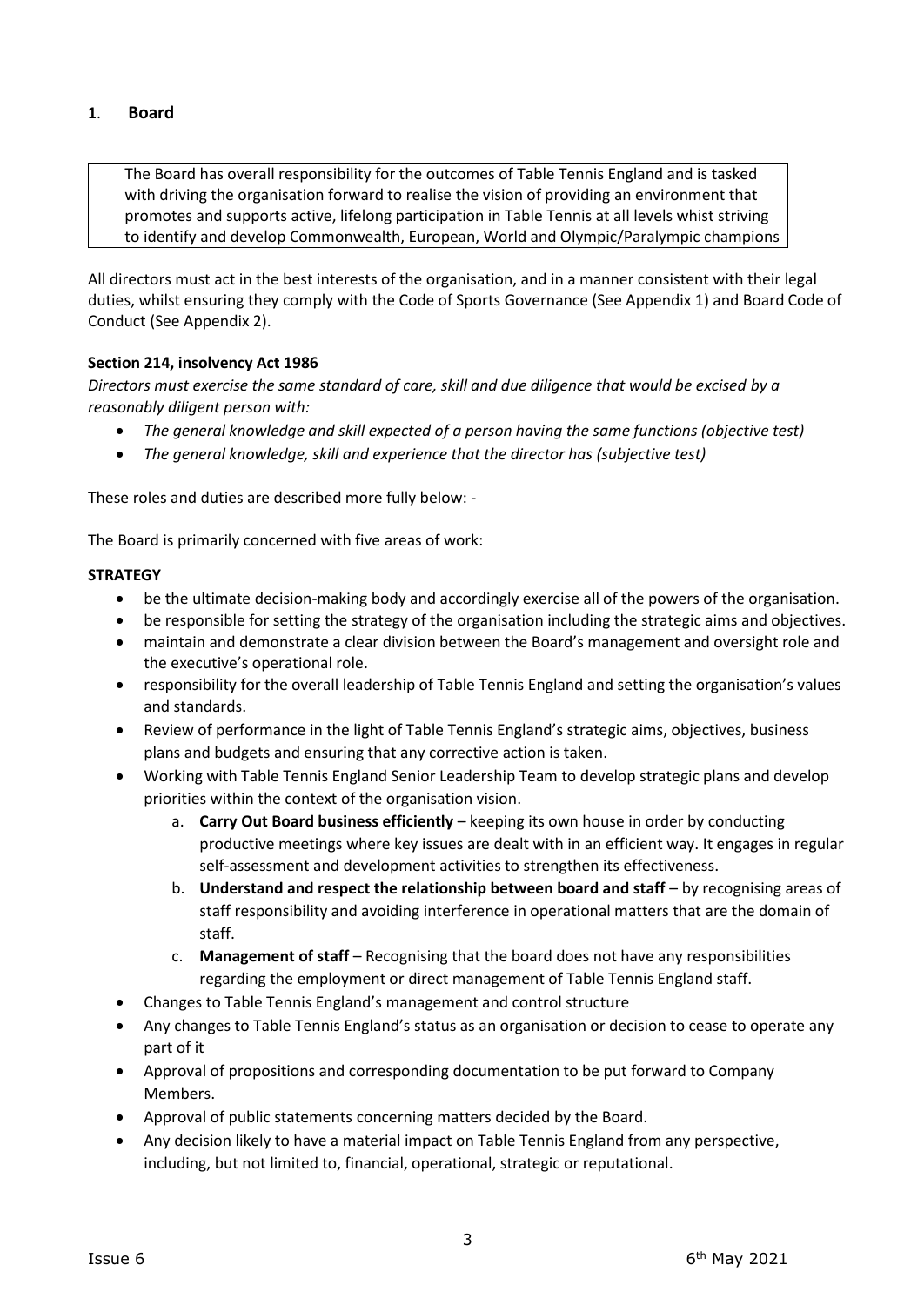\* In all cases Table Tennis England refers to The English Table Tennis Association trading as Table Tennis England

#### **FINANCE & GOVERNANCE**

- Maintain proper financial oversight ensuring adherence to the financial protocols (see Appendix 3).
- Approval of annual report and accounts.
- Approval of any significant changes in accounting policies or practices.
- Approval of material unbudgeted capital or operating expenditures which the Board may not be aware of during the budget setting process.
- Select and support the Chief Executive.
- Working alongside Table Tennis England Senior Leadership Team agree an annual budget linked to organisation priorities and delivery of outcomes/outputs. Striving to secure additional financial resources and investment into Table Tennis from a variety of sources.
- Contracts which are materially strategically or by reason of size, entered into by Table Tennis England and acquisitions or disposals of fixed assets.
- Contracts of Table Tennis England not in the ordinary course of business.
- Determining the honorarium for Chairman and the Board based on the recommendations of the appropriate committee.
- Approval of the division of responsibilities between the Chairman, the Chief Executive and other Board Directors.
- Approval of the delegated levels of authority, including the Chief Executive's authority limits.
- Establishing Board committees and approving their Terms of Reference, and approving changes thereto.
- Receiving reports from board committees on their activities.
- Calling the Annual General Meeting and other General Meetings as may be required
- Review of Table Tennis England's overall corporate governance arrangements.

#### **MAJOR PROJECTS**

- Approve major capital projects at the earliest stage.
- Support staff in key projects.

#### **CHECKING, CHALLENGING, MONITORING AND SCRUTINISING**

- Ensure compliance with the law.
- Respect the role of staff and the etiquette in ensuring Chief Executive has approved the delegation to the relevant staff.
- Maintain effective Board performance.
- Oversight of Table Tennis England's operations ensuring:
	- o Competent and prudent management and planning
	- o Maintenance of responsible management and internal control systems.
	- o Adequate accounting and other records; and
	- o Compliance with statutory and regulatory obligations.
- Undertake a formal and rigorous annual review of its own performance, that of its committees and individual Directors.
- Ensuring maintenance of a sound system of internal control and risk management including:
	- o Approving Table Tennis England's risk appetite*.*
	- o Receiving reports on, and reviewing the effectiveness of, Table Tennis England's risk and control processes to support its strategy and objectives.
	- o Approving procedures for the detection of fraud and the prevention of bribery.
	- o Undertaking an annual assessment of these processes.
	- o Changes to the structure, size and composition of the Board, following recommendations from the appropriate committee.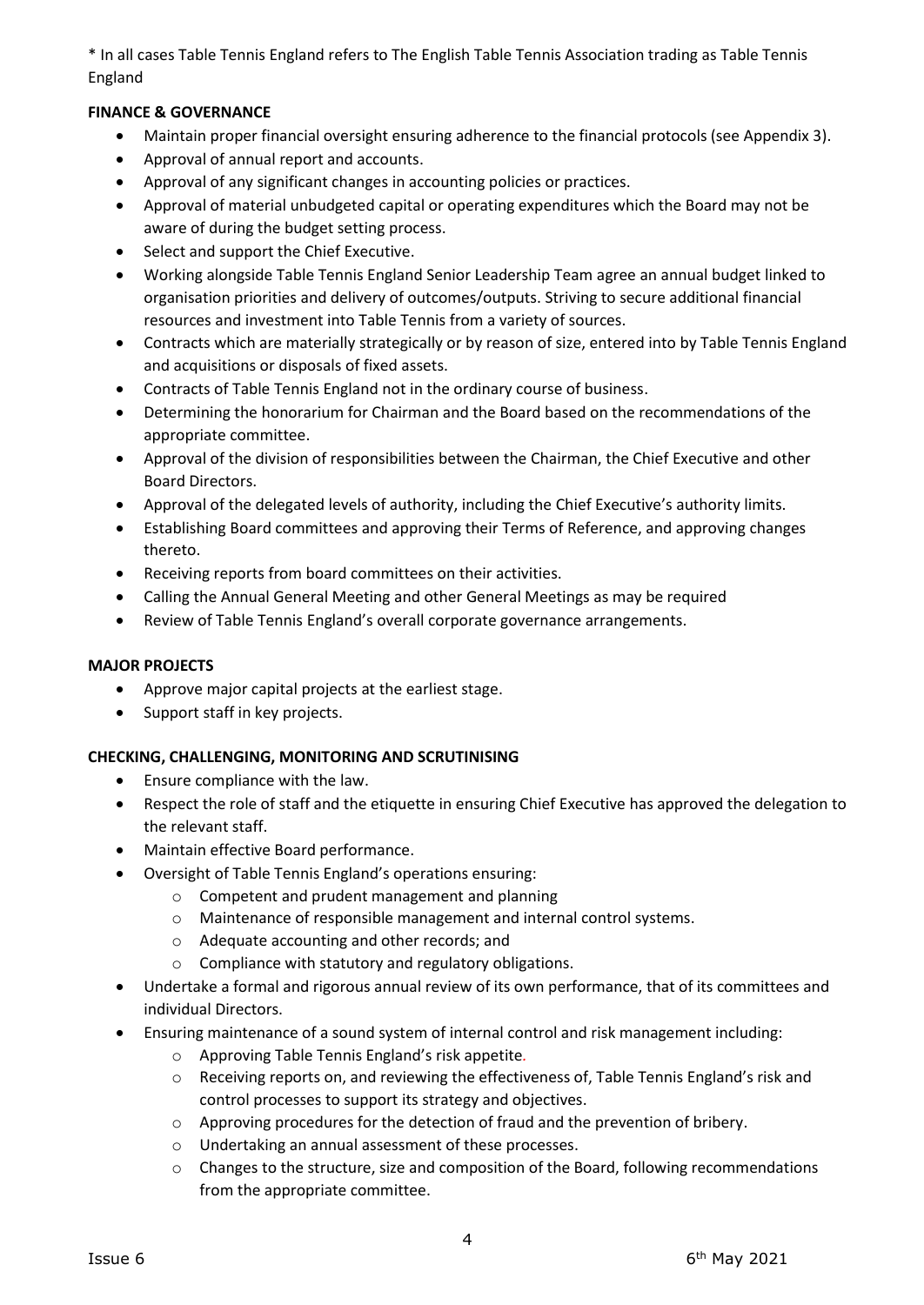- o Ensuring adequate succession planning for the Board and Senior Leadership Team so as to maintain an appropriate balance of skills and experience within the organisation and the board.
- o Chairmanship, membership and Terms of Reference of Board committees/groups.
- o Ensure compliance with the Code of Sports Governance and TTE's Articles.

#### **AMBASSADORIAL**

- Promote the organisation
- Positively representing the views and promoting policies of Table Tennis England and by performing ambassadorial duties on behalf of Table Tennis England

#### **Board size and composition**

The Board shall be of an appropriate size to:

- 1. Meet the requirements of the organisation.
- 2. Have the appropriate balance of skills, experience, independence and knowledge; (see Appendix 4 Board Skills Matrix)
- 3. Manage changes to its composition (including that of its committees) without undue disruption;(see Appendix 5 Board Directors Tenure Matrix)
- 4. Promote an open dialogue amongst the directors.

The Board size shall not exceed twelve persons unless agreed with Sport England and UK Sport

#### **2. The Role of the Chair**

The Chairperson is responsible for leadership of the Board, ensuring its effectiveness on all aspects of the role and setting its agenda. The Chairperson is pivotal in creating the conditions for overall Board and individual Board Director effectiveness and ensures constructive relations between Board Directors and staff.

It should be noted that the Code of Sports Governance states that UK Sport and Sport England reserve the right to require that an organisation in which they invest appoint an Independent Chairperson. This right will only be exercised after appropriate consultation and if UK Sport /Sport England reasonably believes that it is necessary to safeguard public funding or further the purposes for which that funding was granted.

These specific responsibilities are in addition to the Chairperson's responsibilities as a Board Director:

- 2.1 Setting the agenda: The agenda should take full account of the issues and the concerns of all Board Directors. Agendas should be forward looking and concentrate on strategy, rather than focusing on management issues.
- 2.2 Ensuring that Board Directors receive accurate, timely and clear information: to enable the Board to make sound decisions, monitor effectively and provide advice to promote success of the organisation.
- 2.3 Managing Board meetings to ensure that sufficient time is allowed for discussion of issues, and where appropriate, arranging informal meetings beforehand to enable thorough preparation for the Board discussion. It is particularly important that Board Directors have sufficient time to consider critical issues and are not faced with unrealistic deadlines for decision making.
- 2.4 Liaising with Chief Executive to ensure strategy and operations and working together to deliver organisational outcomes.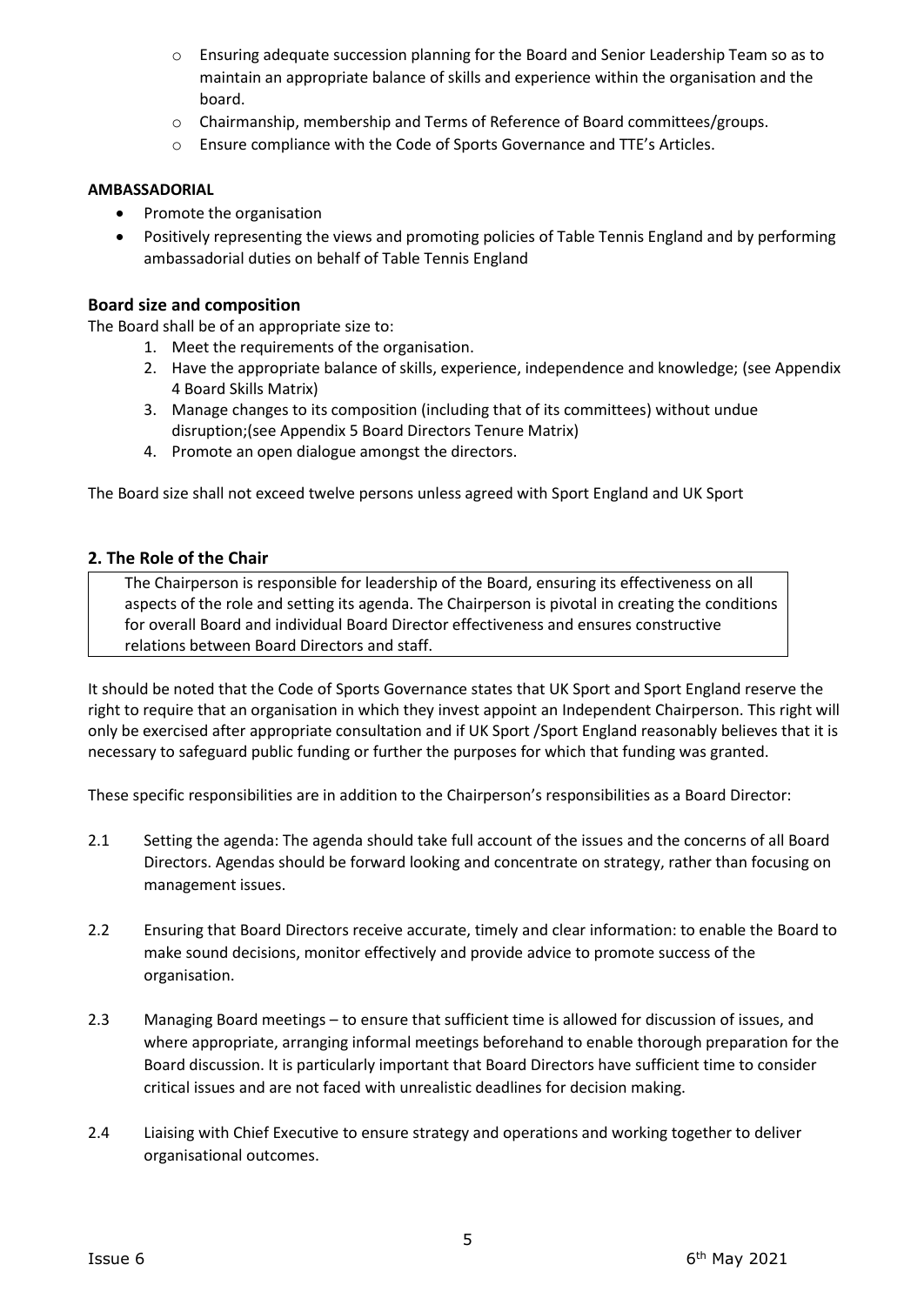- 2.5 Member development taking the lead in inducting and developing individual Board Directors, with a view to enhancing the Boards overall effectiveness as a team.
- 2.6 Member engagement and mobilisation Encouraging active engagement by all members of the Board. Setting tasks and work plan for Board Directors to assist in the achievements of the Board's goals.
- 2.7 Ensure Board decisions are executed.
- 2.8 Manage conflicts of interest.
- 2.9 Set an example in the values and behaviour and adhere to the Board Code of Conduct
- 2.10 Chairperson and Chief Executive
	- Chairperson and Chief Executive there should always be clear division of responsibilities.
	- While the Chief Executive runs day-to-day business, the Chairperson should focus on running the Board.
	- The roles of the Chairperson and the Chief Executive shall not be exercised by the same individual.

#### **3. The Role of the Board Director**

Board Directors actively promote and improve table tennis every day using both their networks and expertise. Sound judgement is central to the Board Director's role. The objectivity and fresh perspective acquired through their relative distance from day-to-day matters, combined with experience acquired elsewhere, encourages stronger organisational performance.

A strong Board: -

- Makes strategic decisions as opposed to operational and management decisions.
- Works with the Senior Leadership Team and staff to ensure the decisions of the Board are acted upon.
- Delegates to sub committees as appropriate, ensuring it retains ownership.

#### **Operational v Strategic**

Effective Boards understand the difference between governing and managing.

Seven guiding questions should be considered by Board Directors to deliver their role:

- How does it affect the current landscape?
- Is it about the future?
- Is it core to our mission?
- Is a high-level policy decision needed to resolve the situation?
- Is a red flag flying?
- Does this affect stakeholders or members?
- Does the Chief Executive want and need the Board's support?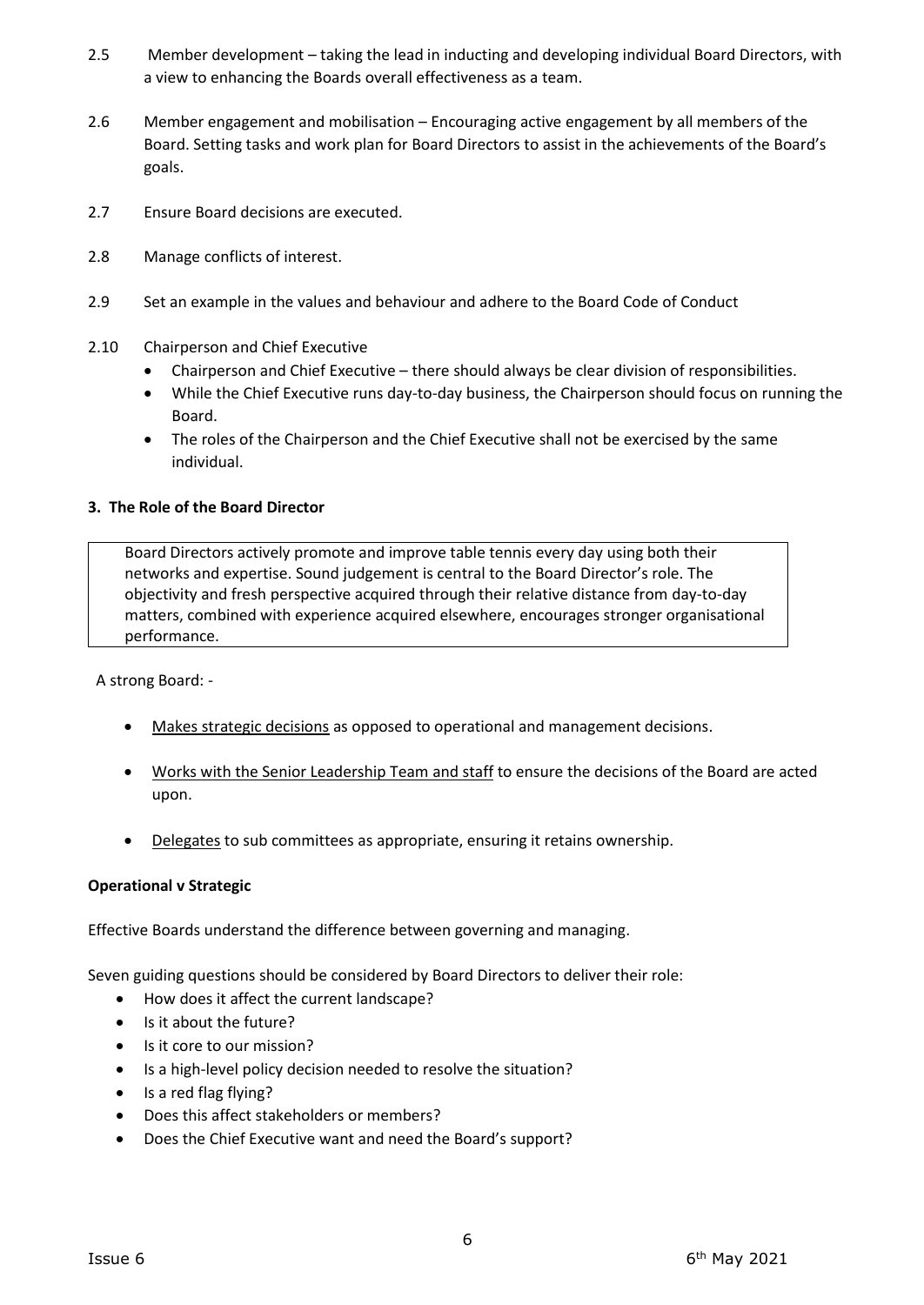#### **Director Legal Duties**

Below are eight duties that directors will have to comply with: -

- 1. Duty to act within powers.
- 2. Duty to promote the success of the organisation.
- 3. Duty to exercise independent judgement.
- 4. Duty to exercise reasonable care, skill and diligence.
- 5. Duty to avoid conflicts of interest.
- 6. Duty not to accept benefits from third parties.
- 7. Duty to declare interest in proposed transactions or arrangement.
- 8. Duty to comply with the Code of Conduct.

In addition, the collective responsibilities of the board are:

Set strategic objectives and targets

- 3.1 Developing strategy: Board Directors should actively and constructively contribute to and challenge the development of strategy.
- 3.2 Risk: Board Directors should satisfy themselves that financial information is accurate and that systems of risk management are robust and defensible.
- 3.3 Overseeing results: ensuring the delivery of planned results by monitoring performance against strategic objectives and targets.
- 3.4 Individual skills, knowledge and experience: Board Directors offer a diverse number of skills. They should use any specific skills, knowledge or experience they have to promote table tennis, improve Table Tennis England's networks and help the Board reach sound decisions.

#### **4. The Board**

- 4.1 Table Tennis England is constituted under its Articles of Association (See Appendix 6)
- 4.2 The membership, management and affairs of Table Tennis England are regulated by these Articles, its subsequent amendment by General Meetings, and any regulations which are approved by the Board from time to time.

#### **Membership**

- 4.3 The Board consists of: -
- 1. No more than 12 members who are all Directors.
- 2. A chairperson appointed by the Board in an open and transparent process for an initial term of four years, and can be in post for a maximum of two terms.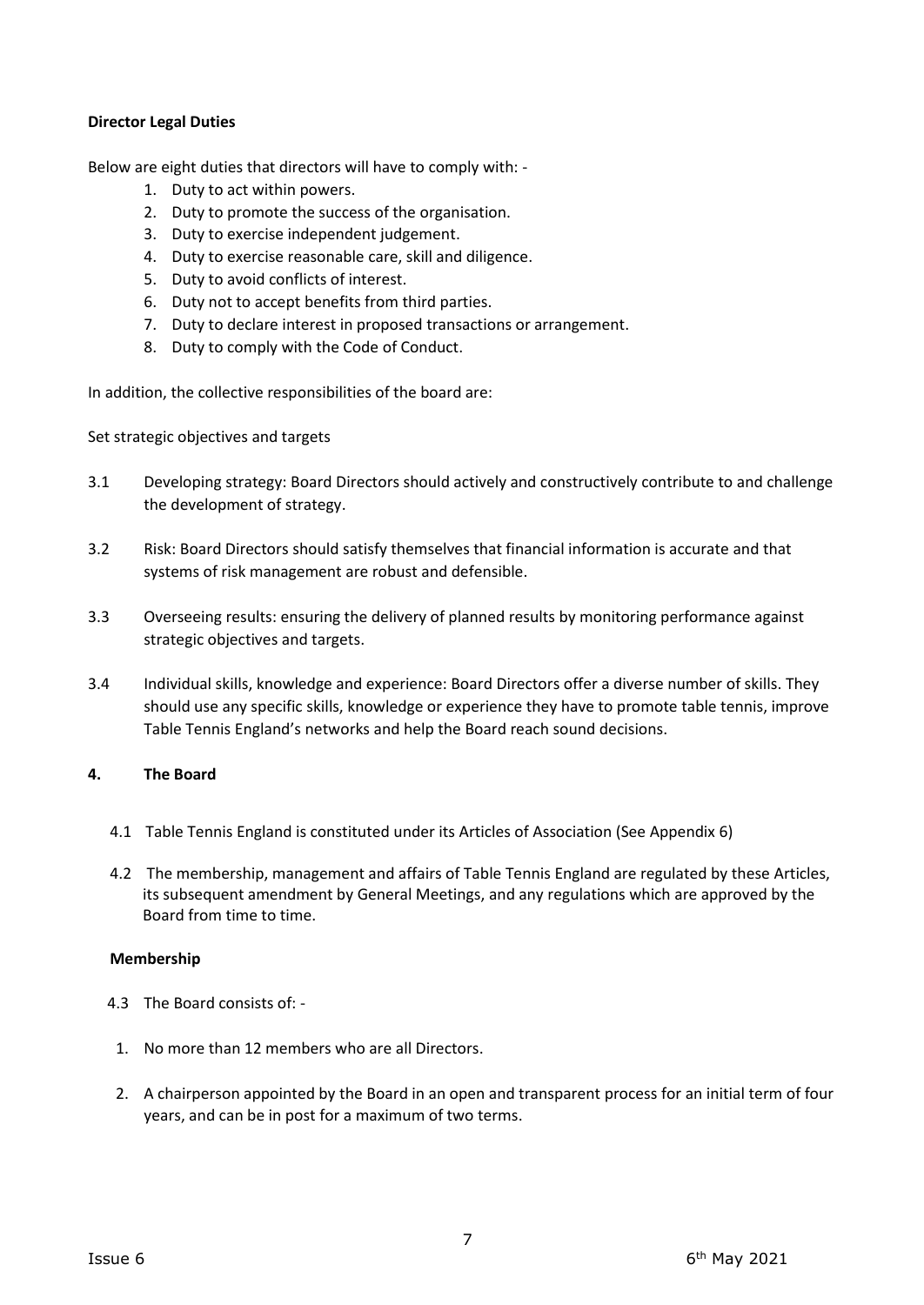- 3. Three Member Directors, titled Elected Director, are elected by Company Members. One of whom, subject to the right skills and an appropriate vacancy on the Board shall act as Chairperson or Deputy Chairperson.
- 4. A maximum of eight other Members (making a maximum of 12 in total) appointed by the Board with at least 25% being Independent, with all serving terms not exceeding four years initially and for two terms maximum
- 5. When appointing new Board Directors, members should complement the skills and knowledge of existing Members. The Board Skills Matrix can be found in Appendix 4 to support this process.
- 6. Work towards achieving a minimum of 30% of each gender on its Board: and
- 7. Work towards gender parity and greater diversity including but not limited to, Black, Asian, minority ethnic (BAME) diversity and disability
- 4.4 In accordance with Article 26 members of the Board may be removed of their Board membership by notice in writing if any member:
	- Is requested in writing by a majority of fellow directors to resign.
	- Ceases to be a director by virtue of any provision of the Companies Act 2006 or is prohibited from being a director by law.
	- Has a bankruptcy order made against that person.
	- In understood to become physically or mentally incapable of acting as a director and may remain so for more than three months, as recorded by a medical practitioner treating the Board Director.
	- As soon as notification is received by the organisation, from the director, that the director is resigning from office and such resignation has taken effect in accordance with its term.

#### **4.5 Board Committees**

The Board shall maintain an Audit Committee (which forms part of the Finance and Audit Committee for Table Tennis England) and (either on a permanent or an ad hoc basis) a Nomination Committee unless the particular circumstances of the organisation are such that it is appropriate for the Board to act as the Nomination Committee.

The Board shall establish any further Committees which it considers necessary to support its work.

A majority of the Members of the Nomination Committee shall be Independent Non-Executive Directors and it shall be chaired by the chairperson (except when it is dealing with the appointment of a successor to the chairperson, when it shall be chaired by the Senior Independent Non-Executive Director). Elected Directors will be able to sit on the Nomination Committee if they so wish.

4.6 In respect of any additional Committees, Advisory Groups and support when they may be required (committees is used generically for these groups below):

The Board can appoint Committees to advise it or carry out any of its functions.

- The Board can appoint to its Committees individuals who are not members of the Board and can revoke such appointments at any time.
- The Board will usually appoint its Members to Chairperson each of these Committees, but may appoint any individuals to these positions.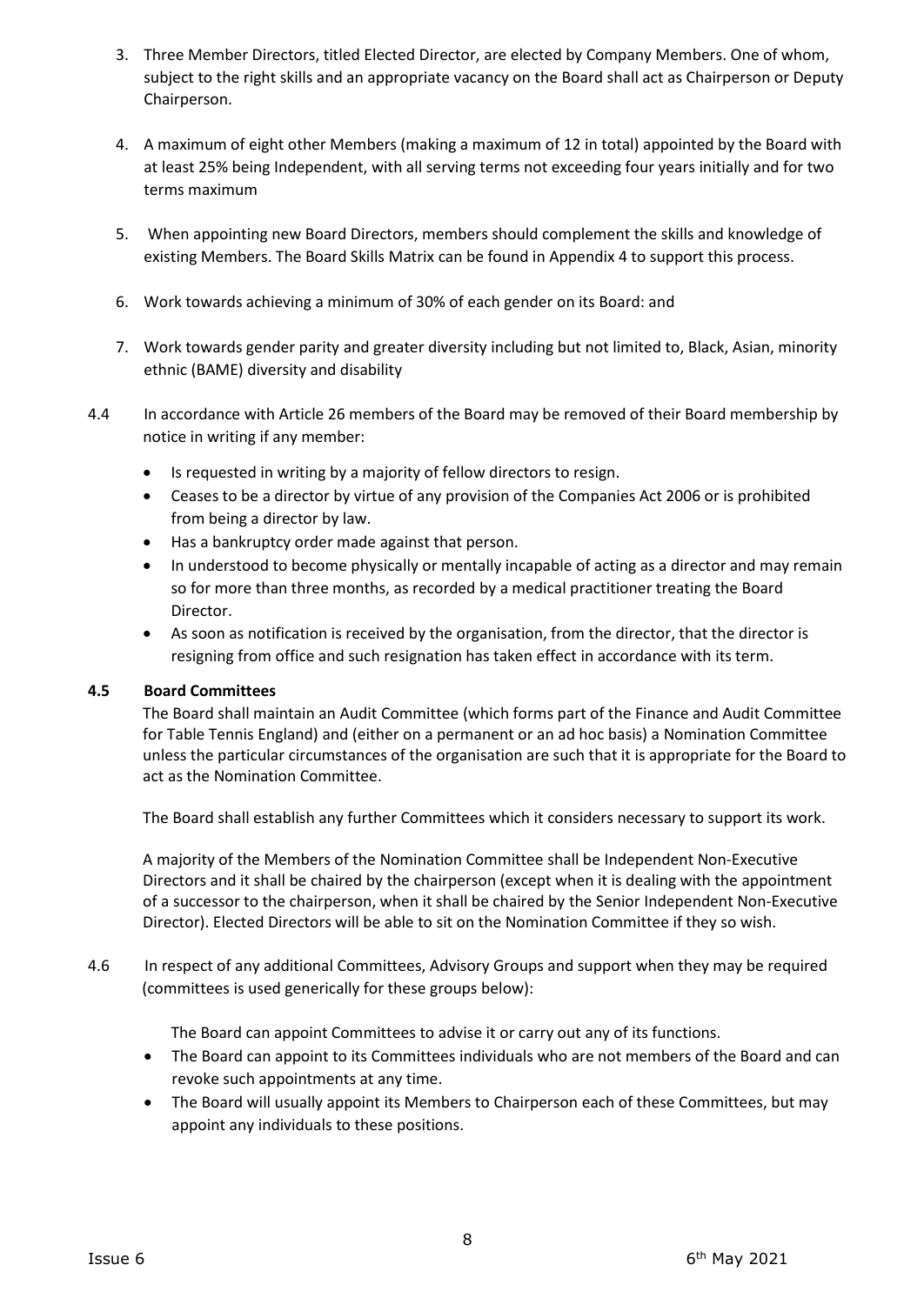#### **5. Directors**

The Board shall consist of Appointed and Elected Directors. All director positions will be subject to an open, formal, publicly advertised transparent selection process, either election or appointment, on initial appointment and on re-appointment.

#### **Appointed Directors**

Appointed Directors, which includes Independent Directors, shall be appointed by resolution of the Board following an open, formal, publicly advertised and transparent selection process by an appointments panel, taking account of the candidate's ability, experience and expertise to fulfil the identified role on the Board. A role description for an Appointed Directors can be found in Appendix 7

#### **Elected Directors**

Elected Directors are three Board Directors who are elected by and/or on behalf of the membership and one will be appointed by the Board as the Deputy Chairperson taking account of the Elected Directors' stated views and recommendations. A role description for Elected Directors can be found in Appendix 8

#### **Independent Directors**

The Code for Sports Governance requires a quarter of the Board's membership to be defined as independent directors. The Code defines an Independent Director as independent if they are free from any close connection to the organisation and if, from the perspective of an objective outsider, they would be viewed as independent. A person may still be deemed to be 'independent' even if they are a member of the organisation and/or play the sport. The Nominations Committee will use their collective discretion taking into consideration all material facts before recommending appointments to the Board if an individual meets this criteria.

**Senior Independent Director** means the Independent Non- Executive Director who is appointed as such by the Board. The additional role of the SID is defined in the Code for Sports Governance.

#### **6. The Role of the Chief Executive**

- 6.1 Responsible through the Chairperson and members of the Table Tennis England Board to lead the development of table tennis by influencing and serving key table tennis stakeholders.
- 6.2 Management of staffing and financial resources of Table Tennis England ensuring overall corporate governance within a devolved structure and a quality relationship with the Board
- 6.3 Maintaining strong relationships with Sport England and UK Sport and orchestrating contact with other key stakeholders with an interest in Table Tennis. Engaging and negotiating with the full range of table tennis and related stakeholders.
- 6.4 Communicating through a range of media to promote the aims and achievement of Table Tennis England.
- 6.5 Leading the organisation to ensure that the benefits of Table Tennis programmes are realised
- 6.6 An ex officio Director of the Board.

#### **7. The Responsibilities of Board Membership**

#### **Duties**

#### **7.1 Duty to comply with the governing document**

Board Directors must be familiar with and comply with the provision of the Articles of Association (See Appendix 6).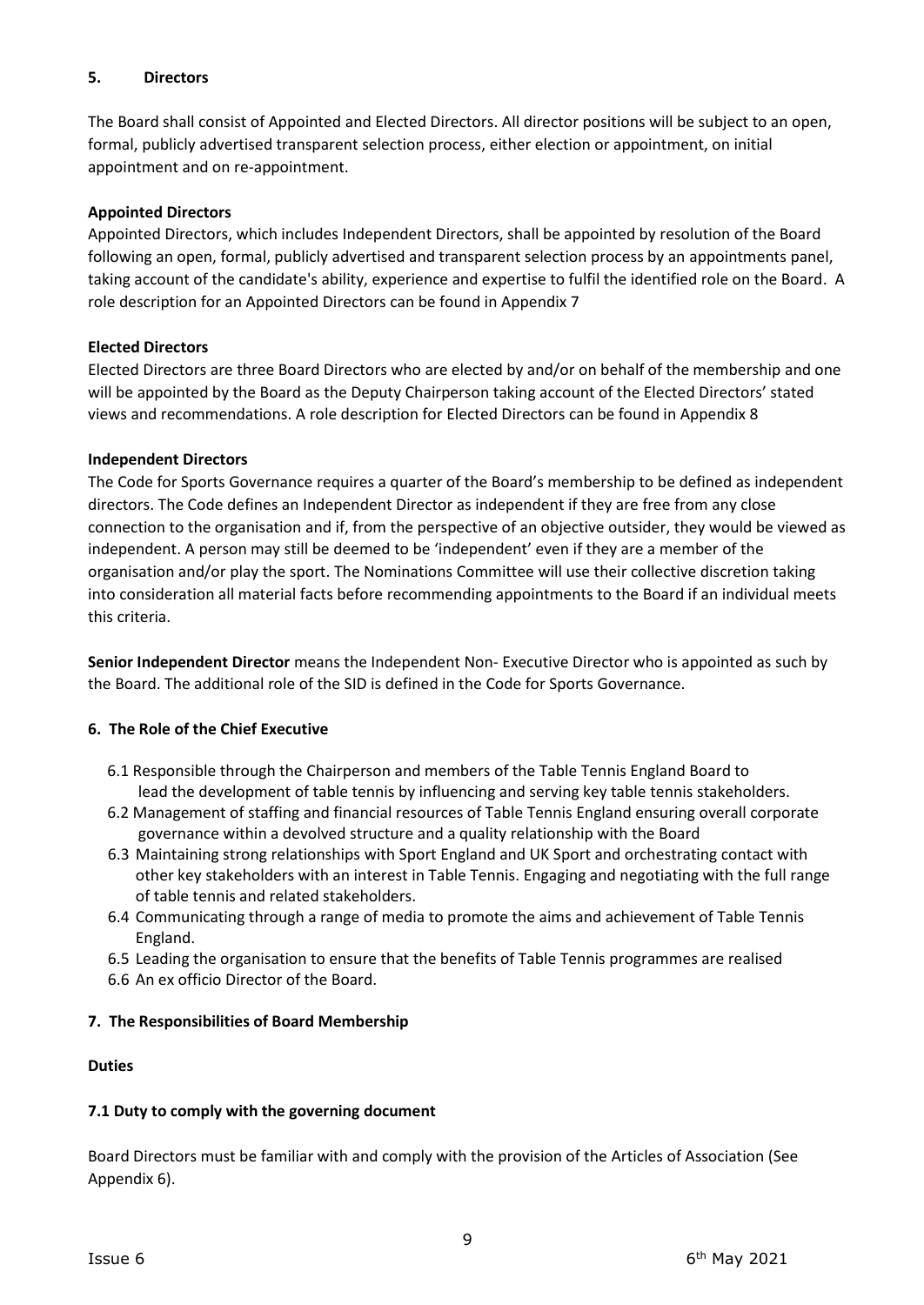#### **7.2 Duty of Care**

Board Directors are expected to act reasonably and prudently in all matters relating to the organisation, its staff and in its long-term interest.

If you state that you have expertise in a given area, you will be expected to act with a duty of care in the context of that expertise.

Board Directors also have a duty to protect the organisation's reputation and its intellectual property such as branding and databases.

#### **7.3 Duty to protect the organisation resources**

Board Directors have a duty to protect all the resources belonging to the organisation, for instance by ensuring that there are adequate financial controls in place allocated/protected in support of the business needs and strategy.

#### **7.4 Duty to act in the best interests of Table Tennis England and avoid conflicts of interest.**

When participating in Table Tennis England Board meetings, all outside interests have to be left outside of the meeting discussions. If this is not possible, identify your conflict of interest, and it is your responsibility to manage it and declare it to the Board. Your first duty of care as a Board Director is to Table Tennis England, which means you must act in the best interests of Table Tennis England as a whole.

Inevitably, Board Directors have a wide range of interests in private, public and professional life, and those interests might on occasions, conflict. You have a responsibility to avoid or declare at a Board meeting such conflicts of interest, especially where they involve financial transactions.

Board Directors should read and comply with Table Tennis England's Conflicts of Interest Policy (See Appendix 9).

#### **7.5 Duty to act collectively**

Board Directors are jointly responsible for the activities of the Board and you must act together. No Board Director acting alone can bind his or her fellow Board Directors, unless specifically authorised to do so. Directors are expected to accept and support collective decisions once they have been agreed.

#### **7.6 Conduct**

A Code of Conduct for Board Directors ensures that the highest personal standards are set and observed at all times. (See Appendix 2 for Board Code of Conduct).

The Board adopts the Nolan Committee's 'Seven Principles of Public Life' (see Appendix 2 Code of Conduct) for further details. These principles should be followed in all aspects of Board Directors involvement and activity, should they not be adhered to then Board Directors would be subject to the Board disciplinary procedures (See Appendix 10).

If a complaint is made against a member of the Board, the Head of Operations and Governance, in consultation with the Chairperson will decide whether the complaint will be dealt with by the Board Complaints and Grievance Procedure (Appendix 11), the Board Disciplinary Procedure or the Board Capability Procedure (Appendix 12).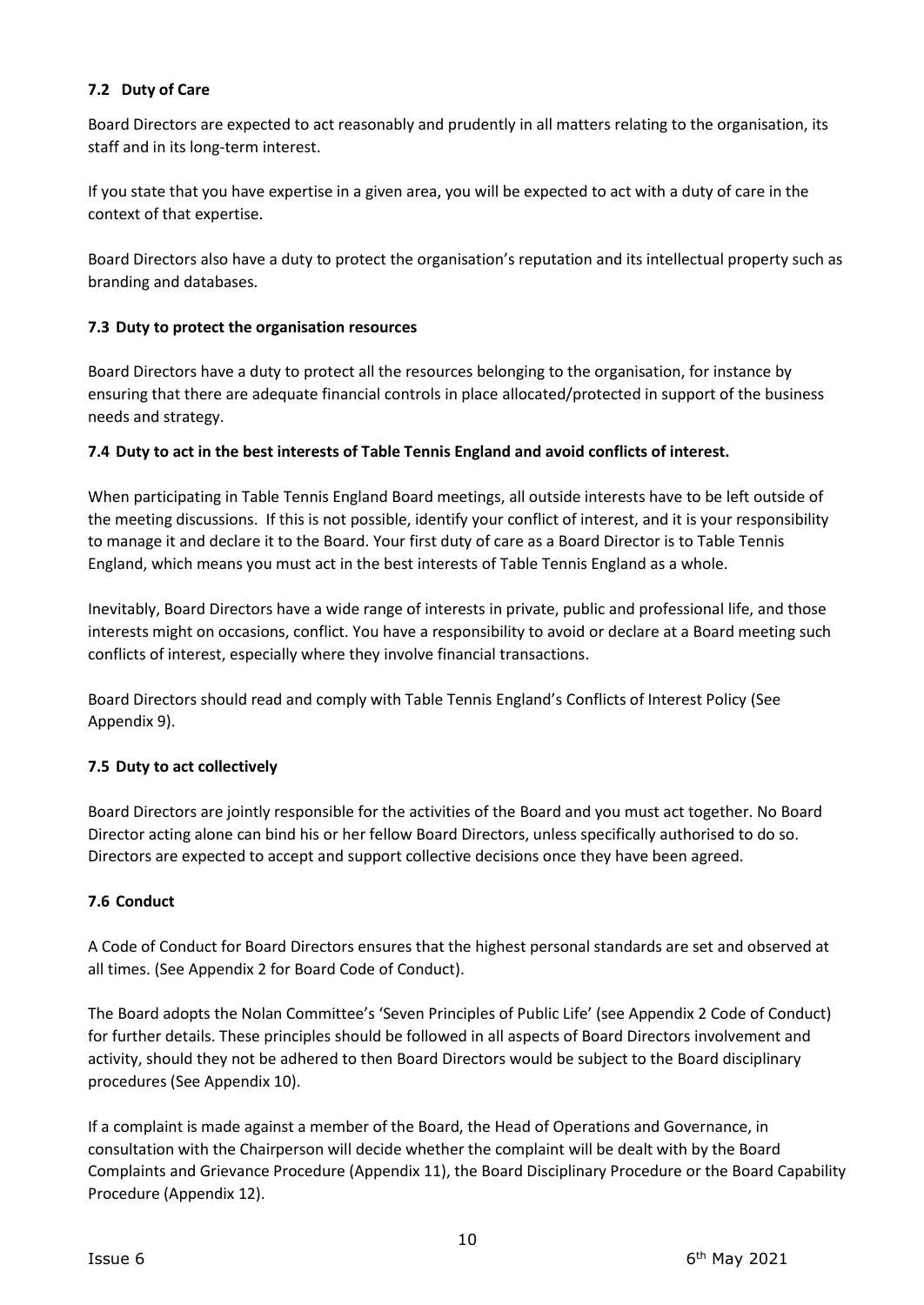Confidentiality is essentially a duty not to speak about board matters, share board materials or decisions with external individuals unless authorised to do so.

The presence of staff and other guests at Board meetings can inhibit Board Director conversations and open dialogue is considered crucial to Board deliberations. If Board Directors do not feel that their conversations are private or that the confidentiality of their discussions will be respected, they may feel pressure to avoid certain topic areas or to hedge their comments in a way that doesn't serve the organisation's best interests.

In order to encourage and foster open and candid discussion at its meetings, confidentiality must be maintained. Therefore, it is the policy that each Board Director and staff member shall keep confidential any and all information relating to discussions at its meetings, including any and all materials, e.g. correspondence, reports, meeting recordings etc., unless compelled by legal process to disclose such information, or as otherwise agreed by the Board. While Board and staff members are free to discuss actions adopted by the Board, disclosing or distributing any information concerning the discussion of such items during the Board meeting, unless authorised to do so is prohibited. Board Directors may take notes during the meeting but are not permitted to record the meeting unless authorised to do so.

During Board meetings if you are sharing your household with Non-Board Directors you should ensure that discussions are not over-heard and that confidentiality is maintained.

Upon leaving the Board and ceasing to be a Director, you have a duty to delete all and any copies of Board papers that you may have physically or digitally.

#### **7.8 Attendance**

All Directors are expected to be able to give sufficient time to fulfil the duties as set out in the role description. If for any reason a Director finds their circumstances have changed and they are unable to fulfil the role with adequate time commitment they should consider resigning. The attendance record of each Director will be reported in the annual Governance Statement and it will be part of the annual appraisal fo each Director.

A persistent poor attendance record (defined as missing at least 50% of Board and committee meetings within a 12 month period without justifiable reasons) could be sufficient reason for the majority of the Board to involve the removal procedures in Article 26.

#### **8. Procedures for Board meetings.**

#### **8.1 Timeframes**

- The Board usually meets between four to six times a year.
- The quorum for Board decisions is four eligible members, including one Elected Director and at least one Appointed Director.
- If required, voting at Board meetings will be by show of hands. Voting will be by a simple majority vote, with the Chair having a second and casting vote in the event of equality*.*
- Board papers should be distributed 10 days in advance of meetings where possible (For Board Meeting Schedule please see Appendix 13) and Directors should read them in advance of the meeting.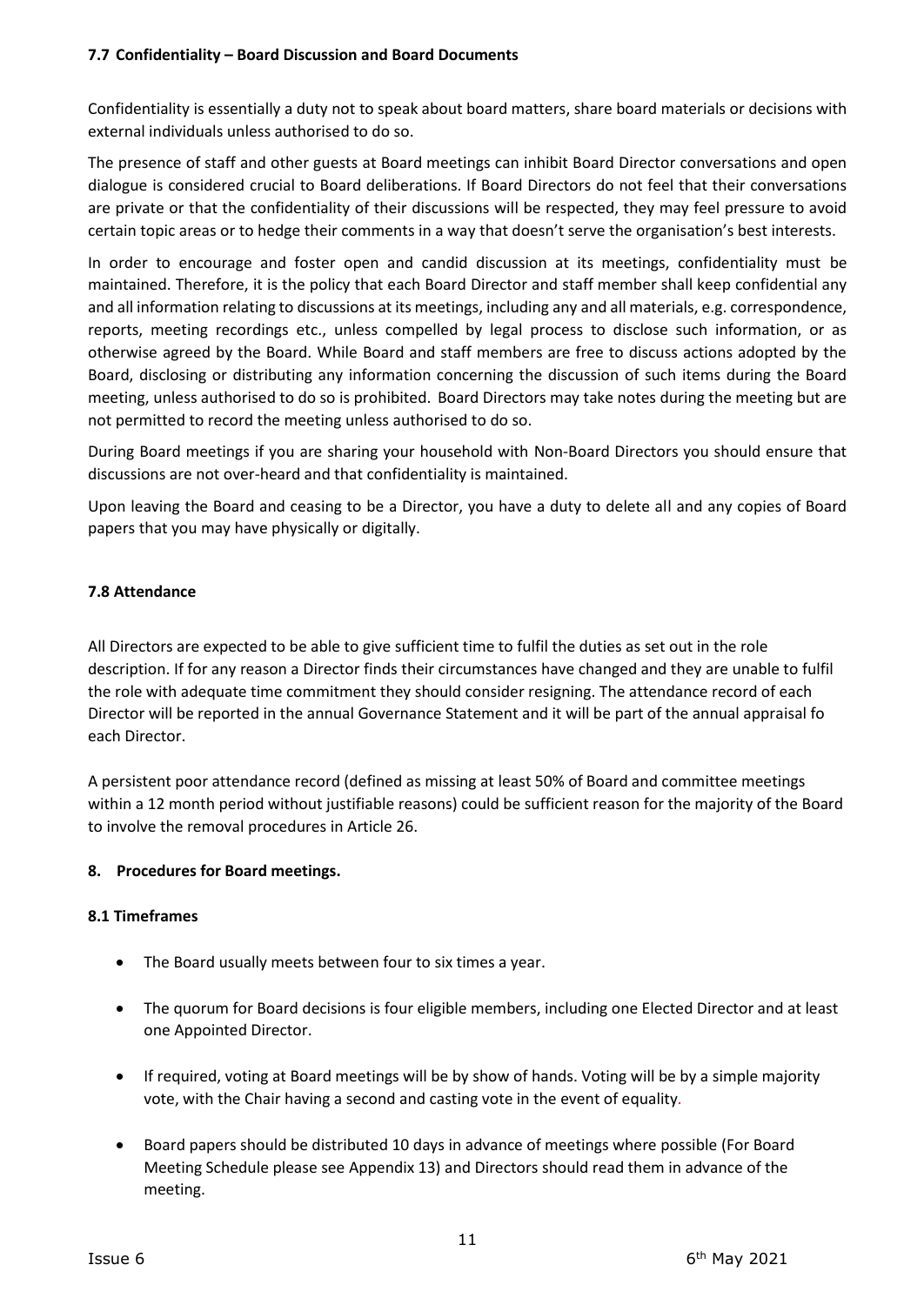• Questions relating to Senior Leadership Team Operational Reports should be sent directly to the relevant Head of Department copying in the Head of Operations and Governance prior to the meeting.

#### **8.2 Records of Meetings**

Official records must be kept of all formal meetings of the Board and its committees and video recordings saved if it is a virtual Meeting.

The official records must include: -

- The name of those present and any apologies for absence.
- All resolutions, decisions and any declarations of interest reported at the meeting.
- All appointments made at the meeting.
- Details of the establishment of any committees together with their Terms of Reference.

#### **8.3 Delegations of Authority**

Delegated authority is required for the following activities:

- Authority to enter into a spending commitment on grants, goods and services and on gifts and hospitality.
- Approval of payments of authorised expenditure on grants, goods and services and on gifts and hospitality.
- Signature of cheques and authorisation of electronic transfer of funds.

Further information on Financial Protocols and delegated authority can be found in Appendix 3.

#### **9. Assessing the Board's Effectiveness**

#### **9.1 Internal evaluation of the Board**

The areas to be covered in the annual whole Board evaluation will depend on factors specific to Table Tennis England, e.g. its purpose, size and particular challenges being facing, (referring to the skills matrix) but it is expected that, broadly, it will cover the following issues:

- (i) the balance of skills, experience, independence and knowledge of the directors on the Board;
- (ii) its diversity,
- (iii) the ability of the Board to function as a unit; and
- (iv) any other factors relevant to its effectiveness.

The above list is not exhaustive

#### **9.2 Evaluation of Board committees**

The process should usually be led by the chair of the committee, reporting to the chair of the Board. It is for the Board to determine the frequency with which evaluations of Board committees should take place. Annual evaluation is considered best practice, but it is recognised that the size of many funded organisations means that their resource needs to be carefully focused so as to maximise governance performance.

#### **9.3 Evaluation of individual directors**

The purpose of individual evaluation is to determine whether each director continues to contribute effectively and demonstrate commitment to the role of a director. This process should normally be led by the chair of the Board. The non-executive directors, led by the senior independent director, are usually responsible for performance evaluation of the chair, taking into account the views of all other directors. It